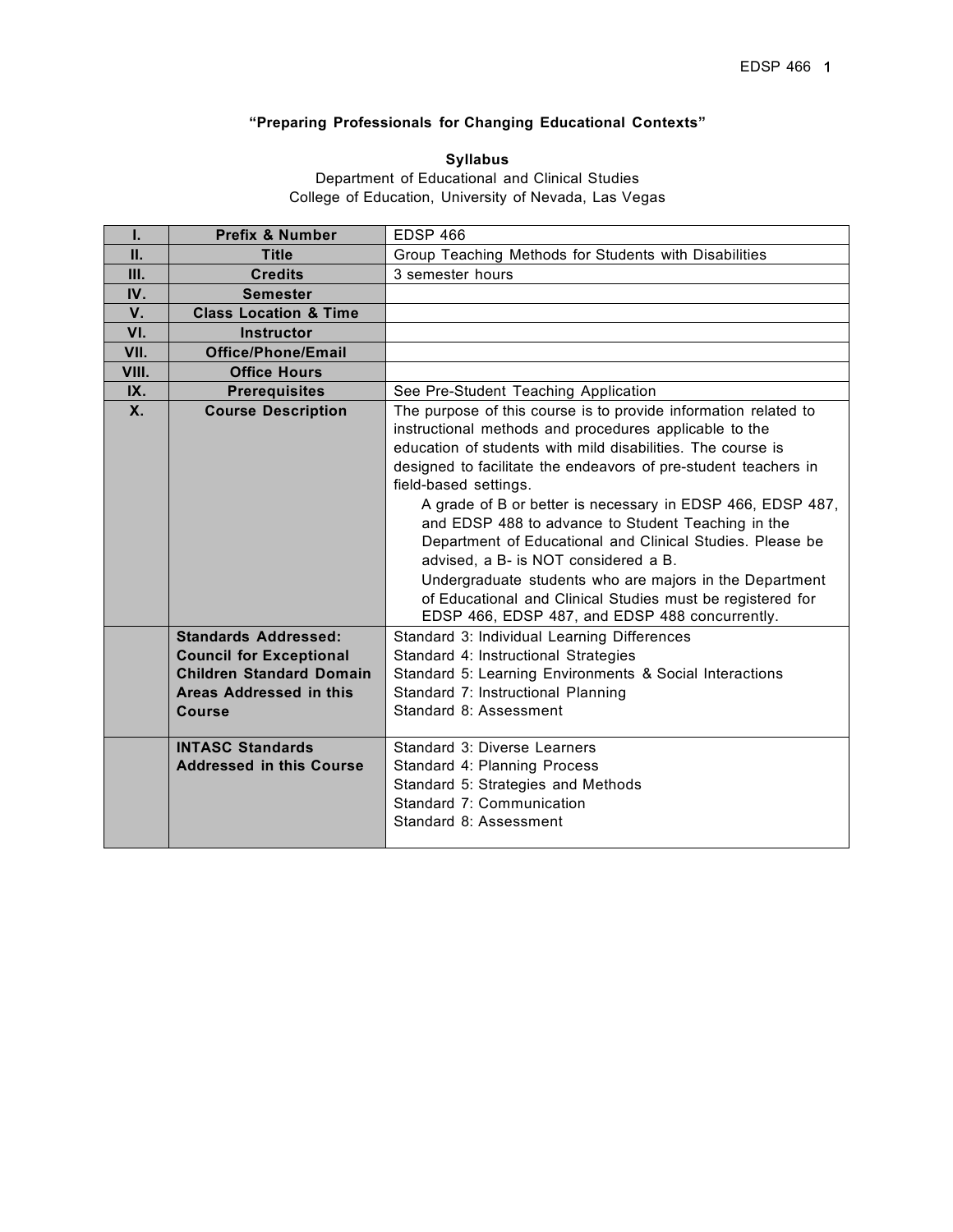### **XI. CEC Knowledge Objectives and Related CEC Standards**

Upon completion of this course students will be able to meet the following objectives:

| 1. Students will describe various evidence-based instructional arrangements and the instruction<br>needed for students with disabilities to be successful in these arrangements. |                                                                                                                                                                                                                                                                                                                                                                                                                            |  |  |  |
|----------------------------------------------------------------------------------------------------------------------------------------------------------------------------------|----------------------------------------------------------------------------------------------------------------------------------------------------------------------------------------------------------------------------------------------------------------------------------------------------------------------------------------------------------------------------------------------------------------------------|--|--|--|
|                                                                                                                                                                                  | <b>CEC Standard 4: Instructional Strategies</b><br><b>CEC Standard 5: Learning Environments and Social Interactions</b>                                                                                                                                                                                                                                                                                                    |  |  |  |
| ICC5K5                                                                                                                                                                           | Social skills needed for educational and other environments                                                                                                                                                                                                                                                                                                                                                                |  |  |  |
| IGC5K3                                                                                                                                                                           | Methods for ensuring individual academic success in one-to-one, small-group, and large-group<br>settings                                                                                                                                                                                                                                                                                                                   |  |  |  |
|                                                                                                                                                                                  | <b>INTASC Standard 3: Learning Environments</b><br><b>INTASC Standard 8: Instructional Strategies</b>                                                                                                                                                                                                                                                                                                                      |  |  |  |
| <b>IPerformance</b>                                                                                                                                                              | 3(d): The teacher manages the learning environment to actively and equitably engage<br>learners by organizing, allocating, and coordinating the resources of time, space, and<br>learners' attention.<br>8(c): The teacher collaborates with learners to design and implement relevant learning<br>experiences, identify their strengths, and access family and community resources to develop<br>their areas of interest. |  |  |  |
| Essential<br>Knowledge                                                                                                                                                           | 3(j): The teacher knows how to help learners work productively and cooperatively with each<br>other to achieve learning goals.<br>8(k): The teacher knows how to apply a range of developmentally, culturally, and linguistically<br>appropriate instructional strategies to achieve learning goals.                                                                                                                       |  |  |  |
| Critical<br><b>Dispositions</b>                                                                                                                                                  | 3(p): The teacher is committed to supporting learners as they participate in decision making,<br>engage in exploration and invention, work collaboratively and independently, and engage in<br>purposeful learning.<br>8(s): The teacher values flexibility and reciprocity in the teaching process as necessary for<br>adapting instruction to learner responses, ideas, and needs.                                       |  |  |  |

## **2. Students will identify and use a variety of evidence-based educational planning processes.**

# **CEC Standard 7: Instructional Planning**

| ICC7K2  | Scope and sequences of general and special curricula                                                               |  |  |
|---------|--------------------------------------------------------------------------------------------------------------------|--|--|
| ICC7K3  | National, state or provincial, and local curricula standards                                                       |  |  |
| ICC7K4  | Technology for planning and managing the teaching and learning environment                                         |  |  |
| ICC7S10 | Prepare lesson plans                                                                                               |  |  |
| IGC10K4 | Co-planning and co-teaching methods to strengthen content acquisition of individuals with<br>learning disabilities |  |  |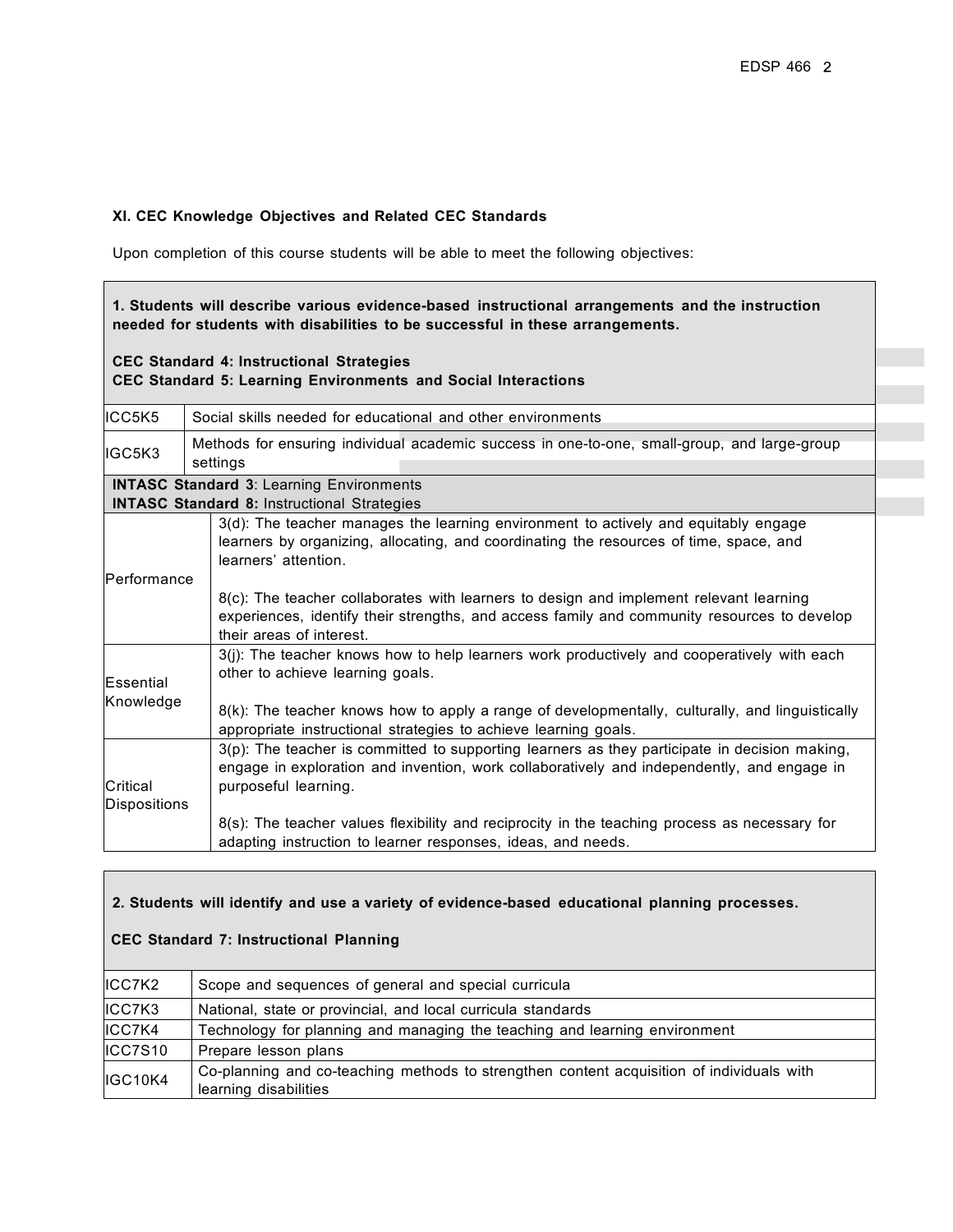| <b>INTASC Standard 7: Planning for Instruction</b> |                                                                                                                                                                                                                               |  |  |
|----------------------------------------------------|-------------------------------------------------------------------------------------------------------------------------------------------------------------------------------------------------------------------------------|--|--|
| Performance                                        | 7(b): The teacher plans how to achieve each student's learning goals, choosing appropriate<br>strategies and accommodations, resources, and materials to differentiate instruction for<br>individuals and groups of learners. |  |  |
| Essential<br>Knowledge                             | 7(k): The teacher knows a range of evidence-based instructional strategies, resources, and<br>technological tools and how to use them effectively to plan instruction that meets diverse<br>learning needs.                   |  |  |
| Critical<br>Dispositions                           | $7(p)$ : The teacher takes professional responsibility to use short- and long-term planning as a<br>means of assuring student learning.                                                                                       |  |  |

### **3. Students will implement instructional lessons using evidence-based teaching behaviors and evidence-based methodology.**

### **CEC Standard 4: Instructional Strategies CEC Standard 7: Instructional Planning**

| IGC4K7                                                                                                                                                                               | Methods for guiding individuals in identifying and organizing critical content                                                                                       |  |  |  |  |
|--------------------------------------------------------------------------------------------------------------------------------------------------------------------------------------|----------------------------------------------------------------------------------------------------------------------------------------------------------------------|--|--|--|--|
| IGC4S2                                                                                                                                                                               | Use strategies from multiple theoretical approaches for individuals with disabilities                                                                                |  |  |  |  |
| IGC4S6                                                                                                                                                                               | Modify pace of instruction and provide organizational cues                                                                                                           |  |  |  |  |
| IIGC4S13                                                                                                                                                                             | Identify and teach essential concepts, vocabulary, and content across the general curriculum                                                                         |  |  |  |  |
| ICC7S12                                                                                                                                                                              | Use instructional time effectively                                                                                                                                   |  |  |  |  |
|                                                                                                                                                                                      | <b>INTASC Standard 7: Planning for Instruction</b><br><b>INTASC Standard 8: Instructional Strategies</b>                                                             |  |  |  |  |
|                                                                                                                                                                                      | 7(c): The teacher develops appropriate sequencing of learning experiences and provides<br>multiple ways to demonstrate knowledge and skill.                          |  |  |  |  |
| Performance<br>8(b): The teacher uses appropriate strategies and resources to adapt instruction to the needs<br>of individuals and groups of learners.                               |                                                                                                                                                                      |  |  |  |  |
| 7(i): The teacher understands learning theory, human development, cultural diversity, and<br>individual differences and how these impact ongoing planning.<br>Essential<br>Knowledge |                                                                                                                                                                      |  |  |  |  |
|                                                                                                                                                                                      | 8(I): The teacher knows when and how to use appropriate strategies to differentiate instruction<br>and engage all learners in complex thinking and meaningful tasks. |  |  |  |  |
| Critical                                                                                                                                                                             | 7(q): The teacher believes that plans must always be open to adjustment and revision based<br>on learner needs and changing circumstances.                           |  |  |  |  |
| Dispositions                                                                                                                                                                         | 8(s): The teacher values flexibility and reciprocity in the teaching process as necessary for<br>adapting instruction to learner responses, ideas, and needs.        |  |  |  |  |

### **4. Students will identify and implement evidence-based methodology for teaching academic content (e.g., mathematics, reading) to students with disabilities.**

**CEC Standard 4: Instructional Strategies**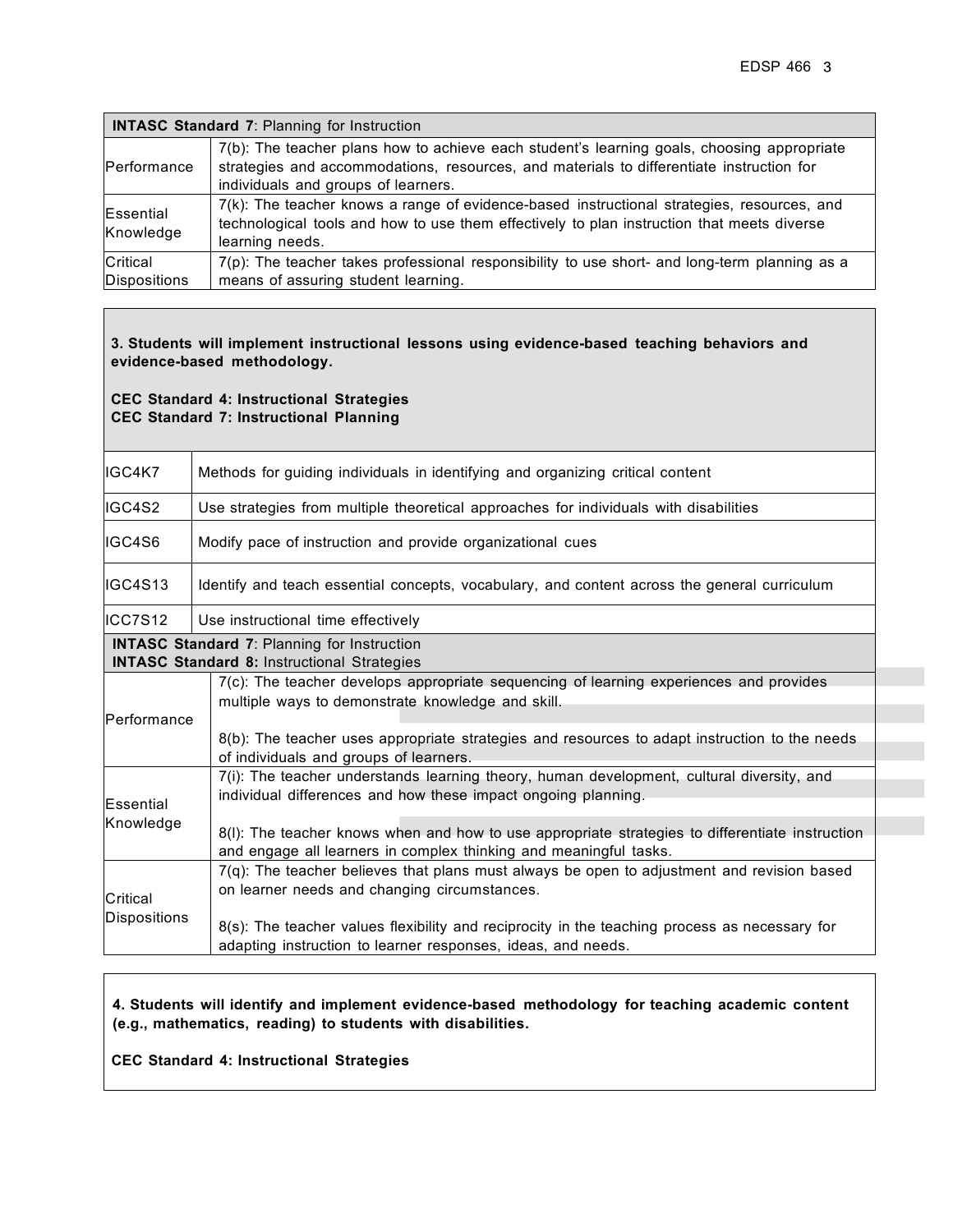| IIGC4K6             | Methods for increasing accuracy and proficiency in math calculations and applications                                                   |  |  |  |  |
|---------------------|-----------------------------------------------------------------------------------------------------------------------------------------|--|--|--|--|
| IIGC4S5             | Use methods to teach mathematics appropriate to the individuals with disabilities                                                       |  |  |  |  |
| IGC4S4              | Use reading methods appropriate to individuals with disabilities/learning disabilities                                                  |  |  |  |  |
| IIGC4S14            | Implement systematic instruction in teaching reading comprehension and monitoring strategies                                            |  |  |  |  |
|                     | <b>INTASC Standard 8: Instructional Strategies</b>                                                                                      |  |  |  |  |
| <b>IPerformance</b> | 8(a): The teacher uses appropriate strategies and resources to adapt instruction to the needs<br>of individuals and groups of learners. |  |  |  |  |
| Essential           | 8(k): The teacher knows how to apply a range of developmentally, culturally, and linguistically                                         |  |  |  |  |
| Knowledge           | appropriate instructional strategies to achieve learning goals.                                                                         |  |  |  |  |
| Critical            | 8(p): The teacher is committed to deepening the awareness and understanding of the                                                      |  |  |  |  |
| <b>Dispositions</b> | strengths and needs of diverse learners when planning and adjusting instruction.                                                        |  |  |  |  |

## **5. Students will implement evidence-based procedures to monitor student progress and assess student learning of content.**

## **CEC Standard 4: Instructional Strategies CEC Standard 8: Assessment**

| IGC4S12                                                                                                                                                                                | Use responses and errors to guide instructional decisions and provide feedback to learners                                                                                                    |  |  |  |  |
|----------------------------------------------------------------------------------------------------------------------------------------------------------------------------------------|-----------------------------------------------------------------------------------------------------------------------------------------------------------------------------------------------|--|--|--|--|
| ICC8S8                                                                                                                                                                                 | Evaluate instruction and monitor progress of individuals with exceptional learning needs                                                                                                      |  |  |  |  |
|                                                                                                                                                                                        | <b>INTASC Standard 6: Assessment</b>                                                                                                                                                          |  |  |  |  |
| $6(c)$ : The teacher works independently and collaboratively to examine test and other<br>Performance<br>performance data to understand each learner's progress and to guide planning. |                                                                                                                                                                                               |  |  |  |  |
| Essential<br>Knowledge                                                                                                                                                                 | 6(I): The teacher knows how to analyze assessment data to understand patterns and gaps in<br>learning, to guide planning and instruction, and to provide meaningful feedback to all learners. |  |  |  |  |
| Critical<br>Dispositions                                                                                                                                                               | 6(t): The teacher is committed to using multiple types of assessment processes to support,<br>verify, and document learning.                                                                  |  |  |  |  |

## **XII. Results**

| <b>Course Objectives</b>   | <b>Related CEC</b> | <b>INTASC</b>       | <b>Assignment/Evaluation</b> |
|----------------------------|--------------------|---------------------|------------------------------|
|                            | <b>Standards</b>   | <b>Standards</b>    |                              |
|                            |                    | <b>Addressed</b>    |                              |
| Students will describe     |                    | Performance: 3(d),  |                              |
| various evidence-based     |                    | 8(c) Essential      |                              |
| instructional              |                    | Knowledge: 3(j),    |                              |
| arrangements and the       | CC5K5, GC5K3,      | 8(k) Critical       | <b>RTP Lesson Plans</b>      |
| instruction needed for     | LD4K2              | Dispositions: 3(p), | Novel Analysis Paper         |
| students with disabilities |                    | 8(s)                |                              |
| to be successful in these  |                    |                     |                              |
| arrangements.              |                    |                     |                              |
| Students will identify and | ICC7K2, CC7K3.     | Performance: 7(b)   | <b>RTP Lesson Plans</b>      |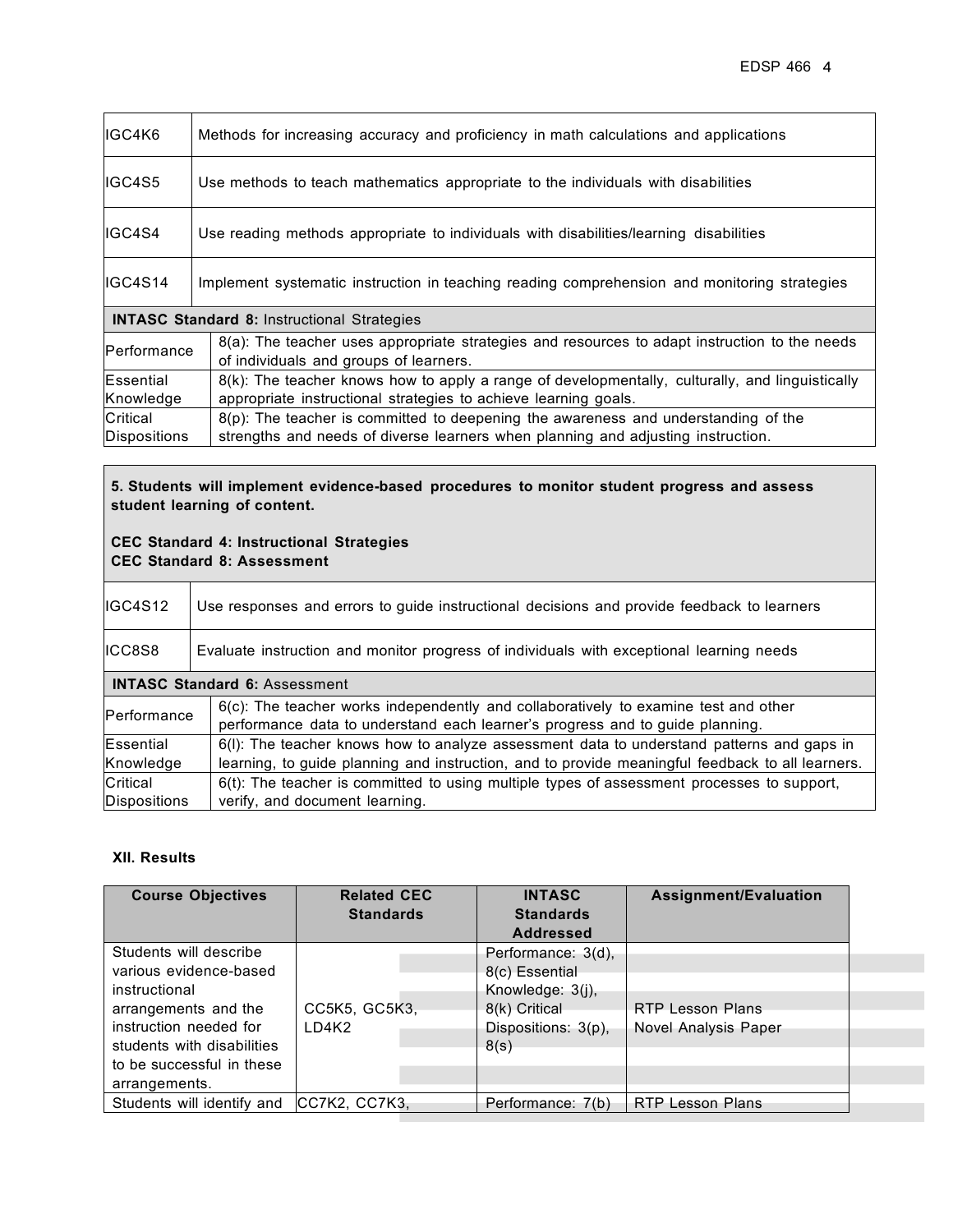| use a variety of                                                                                                                                                             | CC7K4, CC7S10,                                                                    | Essential                                                                                                | Novel Analysis Paper                                      |
|------------------------------------------------------------------------------------------------------------------------------------------------------------------------------|-----------------------------------------------------------------------------------|----------------------------------------------------------------------------------------------------------|-----------------------------------------------------------|
| evidence-based                                                                                                                                                               | GC10K4, LD10K1                                                                    | Knowledge: 7(k)                                                                                          |                                                           |
| educational planning                                                                                                                                                         |                                                                                   | Critical                                                                                                 |                                                           |
| processes.                                                                                                                                                                   |                                                                                   | Dispositions: 7(p)                                                                                       |                                                           |
| Students will implement<br>instructional lessons<br>using evidence-based<br>teaching behaviors and<br>evidence-based<br>methodology                                          | GC4K7, LD4K5, GC4S2,<br>GC4S6<br>LD4S3, GC4S13,<br>CC5S4, CC7S12,<br>LD4S2, LD9S2 | Performance: 7(c),<br>8(b) Essential<br>Knowledge: 7(i),<br>8(I) Critical<br>Dispositions: 7(q),<br>8(s) | <b>RTP Lesson Plans</b><br>Intro to the Scientific Method |
| Students will identify and<br>implement evidence-<br>based methodology for<br>teaching academic<br>content (e.g.,<br>mathematics, reading) to<br>students with disabilities. | GC4K6, LD4K3, GC4S5,<br>D4S12, GC4S4,<br>D4S8, GC4S14,<br>LD4S9                   | Performance: 8(a)<br>Essential<br>Knowledge: 8(k)<br>Critical<br>Dispositions: 8(p)                      | <b>RTP Lesson Plans</b><br>Intro to the Scientific Method |
| Students will implement<br>evidence-based<br>procedures to monitor<br>student progress and<br>assess student learning<br>of content.                                         | GC4S12, LD4S6,<br>CC8S8                                                           | Performance: 6(c)<br>Essential<br>Knowledge: 6(I)<br>Critical<br>Dispositions: 6(t)                      | Intro to the Scientific Method                            |

#### **XIII. Course Resources**

Students will need to obtain a copy of: (a) one novel listed below and (b) an adapted version of one novel listed below:

*Anne Frank: The Diary of a Young Girl* by Anne Frank *Adventures of Huckleberry Finn* by Mark Twain *Great Expectations* by Charles Dickens *Grapes of Wrath* by John Steinbeck *A Raisin in the Sun* by Lorraine Hansberry

CEC Student Membership (www.cec.sped.org)

#### **XIV. Supplemental Texts and/or Materials**

- Berry, R. A. W. (2006). Teacher talk during whole-class lessons: Engagement strategies to support the verbal participation of students with learning disabilities. *Learning Disabilities Research & Practice, 2,* 211-232.
- Bos, C. S., & Vaughn, S. (2006). Strategies for teaching students with learning and behavior problems (6<sup>th</sup> ed.) Boston: Allyn & Bacon, an imprint of Pearson Education.
- Bottge, B. A., Enrique, R., & Serlin, R. C. (2007). Shrinking achievement differences with anchored math problems: Challenges and possibilities. *The Journal of Special Education, 41,* 31-49.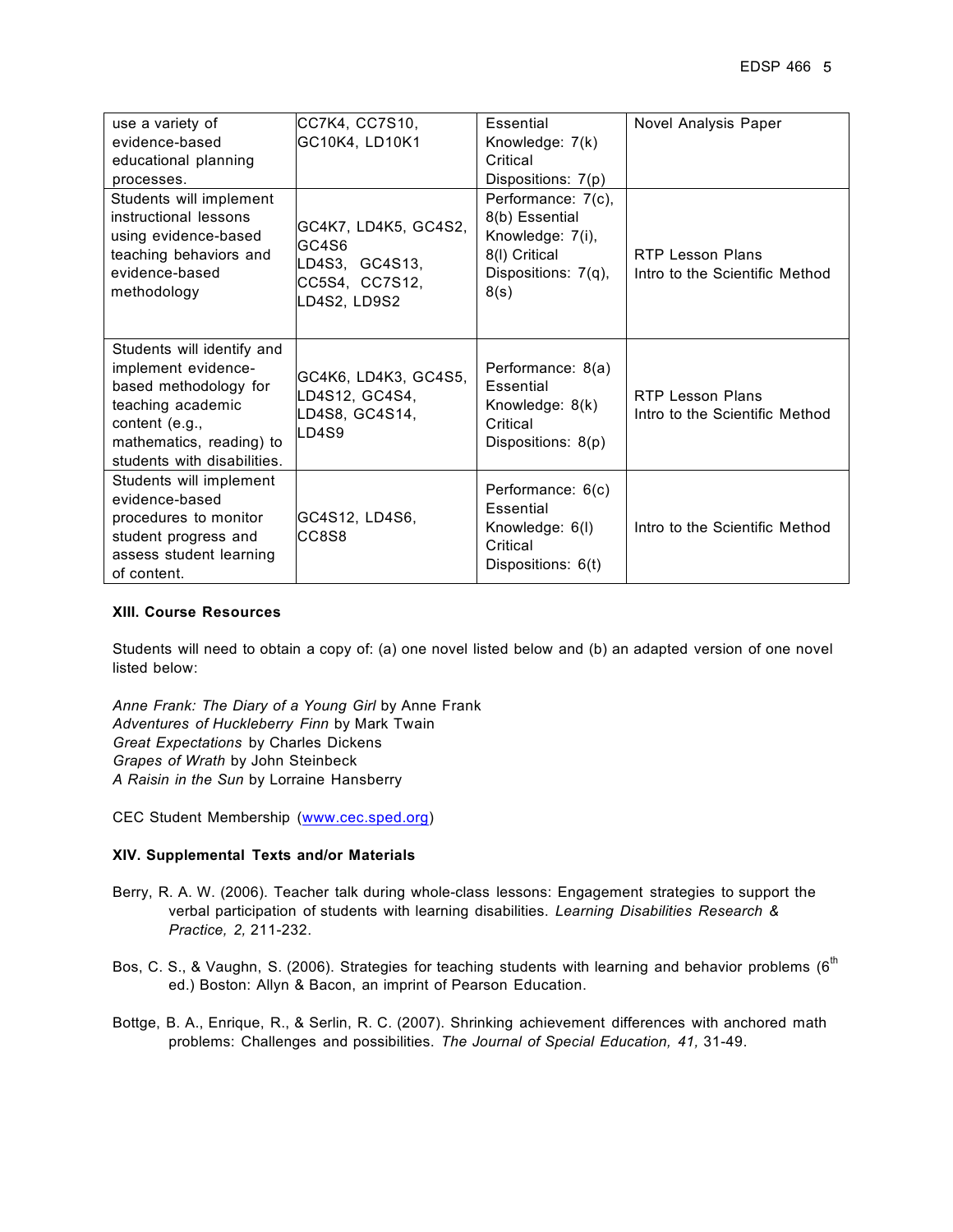- Calhoon, M. B., Otaiba, S. A., Cihak, D., King, A., & Avalos, A. (2007). Effects of a peer-mediated program on reading skill acquisition for two-way bilingual first-grade classrooms. *Learning Disability Quarterly, 30,* 169-184.
- Carnine, D. W., Silbert, J., Kame'enui, E. J., & Tarver, S. (2004) *Direct instruction reading*(4<sup>th</sup> ed.). Upper Saddle River, NJ: Merrill/Prentice Hall, an imprint of Pearson Education.
- Cobb, B., Sample, P. L., Alwell, M. & Johns, N. R. (2006). Cognitive-behavioral interventions, dropout, and youth with disabilities: A systematic review. *Remedial and Special Education, 27,* 259-275.
- Cohen, L., & Spenciner, L. J. (2005). *Teaching students with mild and moderate disabilities: Researchbased practices*. Upper Saddle River, NJ: Pearson Education.Cooper, H., Robinson, J. C., & Patall, E. A. (2006). Does homework improve academic achievement? A synthesis of research, 1987-2003. *Review of Educational Research, 76,* 1-62.
- Coyne, M. D., Kane'enui, E. J., & Carnine, D. W. (2007). *Effective teaching strategies that accommodate diverse learners.* (3rd ed.). Merrill/Prentice Hall, an imprint of Pearson Education.
- Edyburn, D. L., Higgins, K., & Boone, R. (Eds.) (2005). *The Handbook of Special Education Technology Research and Practice.* Whitefish Bay, WI: Knowledge by Design Publications.
- Englert, C. S., Zhao, Y., Dunsmore, K., Collings, N. Y., & Wolbers, K. (2007). Scaffolding the writing of students with disabilities through procedural facilitation: Using and Internet-based technology to improve performance. *Learning Disability Quarterly, 30,* 9-29.
- Evertson, C., Emmer, E. T., & Worsham, M. E. (2006). *Classroom management for elementary teachers*  $(7<sup>th</sup>$  ed.). Boston, MA: Allyn & Bacon, an imprint of Pearson Education.
- Fagella-Luby, M., Schumaker, J. S., & Deshler, D. D. (2007). Embedded learning strategy instruction: Story-structure pedagogy in heterogeneous secondary literature classes. *Learning Disability Quarterly, 30,* 131-147.
- Freund, L., & Rich, R. (2005). *Teaching students with learning problems in the inclusive classroom*. Upper Saddle River, NJ: Merrill.
- Fuchs, D., & Fuchs, L. (2006). Research on peer-assisted learning strategies: The promise and limitations of peer-mediated instruction. *Reading & Writing Quarterly, 22,* 5-25.
- Haager, D., & Klinger, J. K. (2005). *Differentiating instruction in inclusive classrooms*. Boston: Allyn & Bacon. In Hudson, P. J., & Miller, S. P. (2006). *Designing and implementing mathematics instruction for students with diverse learning needs*. Boston, MA: Allyn & Bacon, an imprint of Pearson Education.
- Kourea, L., Cartiledge, G., & Musti-Rao, S. (2007). Improving the reading skills of urban elementary students through total class peer tutoring. *Remedial and Special Education, 29,* 95-107.
- Lambert, M. C., Cartledge, G., & Heward, W. L. (2006). Effects of response cards on disruptive behavior and academic responding during math lessons by fourth-grade urban students. *Journal of Positive Interventions, 8*(2), 88-99.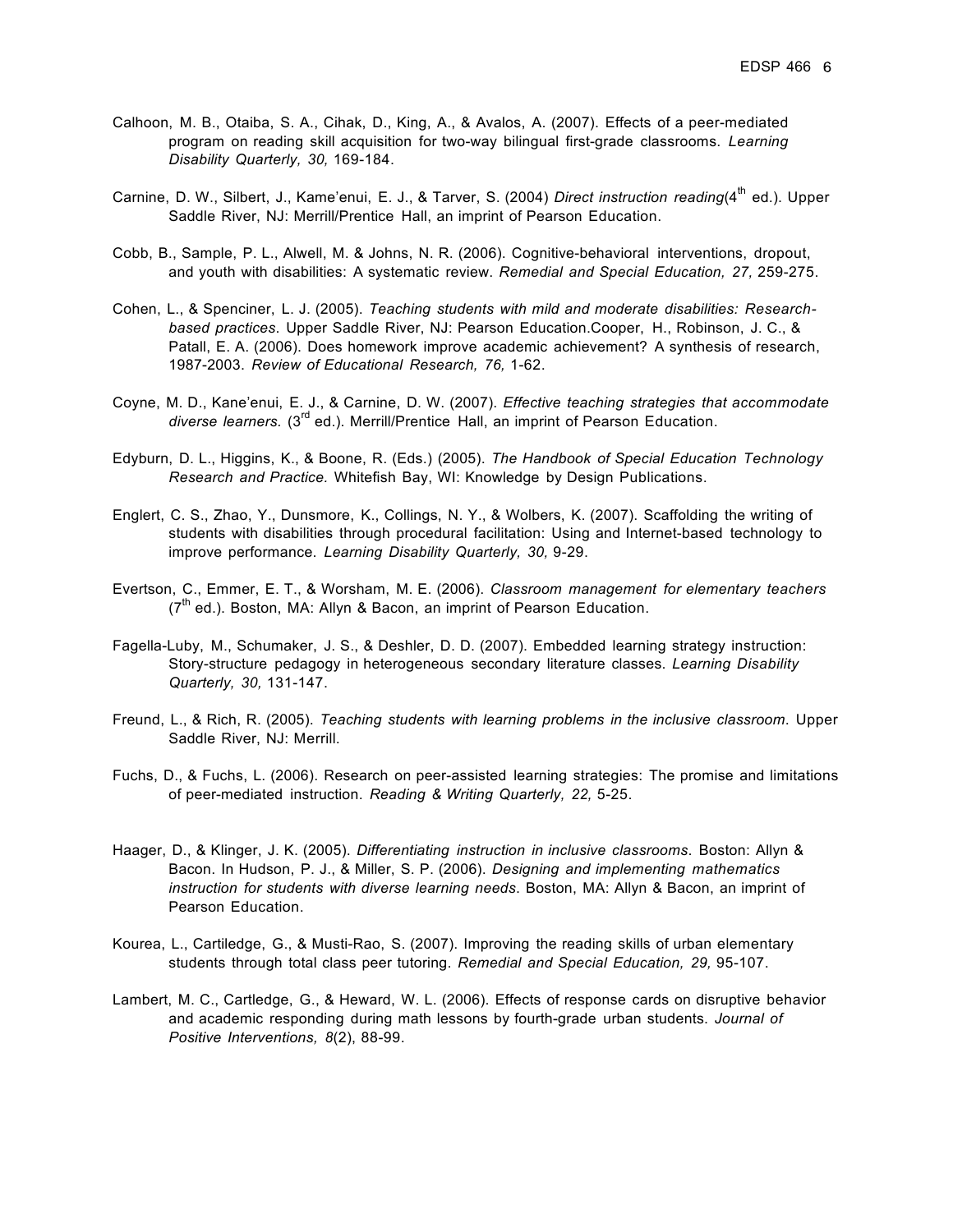- Lenz, B. K., & Deshler, D. D. with Kissam, B. R. (2004). *Teaching content to all: Evidence-based inclusive practices in middle and secondary school*. Boston: Allyn & Bacon, an imprint of Pearson Education.
- Lenz, B. K., Ehren, B. J., & Deshler, D. D. (2005). The Content Literacy Continuum: A school reform framework for improving adolescent literacy for all students. *Teaching Exceptional Children, 37*(6), 60-63.
- Marchand-Martella, N. E., Slocum, T. A., Martella, R. C. (2004). *Introduction to direct instruction*. Boston: Allyn & Bacon.
- Mercer, C.D., Mercer, A. R., & Pullen, P.C. (2011). *Teaching students with learning problems.* Upper Saddle River, NJ: Pearson.
- Miller, S. P. (2009). *Validated Practices for teaching students with diverse needs and abilities.* Boston, MA: Allyn & Bacon, an imprint of Pearson Education.
- Miller, S. P., & Hudson, P. (2007). Using evidence-based practices to build mathematics competence related to conceptual, procedural, and declarative knowledge. *Learning Disabilities Research & Practice, 22,* 47-57.
- Orlich, D. C., Harder, R. J., Callahan, R. C., Trevisan, M. S., & Brown, A. H. (2004). *Teaching strategies: A guide to effective instruction*. Boston: Houghton Mifflin.
- Salend, S. J. (2008). *Creating inclusive classrooms: Effective and reflective practices* (6<sup>th</sup> ed.). Upper Saddle River, NJ: Merrill/Prentice Hall, an imprint of Pearson Education.

#### **XV. Assignments**

#### **1. Attendance and Participation (15 session x 5 points each = 75 points)**

This course is designed to support students in their clinical fieldwork. Therefore, attendance is essential to mastery of the skills and concepts discussed in the course. Students are expected to arrive to each class session on-time, remain for the entire class session, and participate in group activities and discussions. Students are also expected to have all course materials read and prepared prior to the beginning of class. Failure to participate will result in the loss of attendance and participation points. Attendance and participation points can only be earned if the student is in class; they cannot be made up.

#### **2. Research-to-Practice Lesson Plans (3 lesson plans x 50 points each = 150 points)**

Students will locate three (3) recently published (2008-present) journal articles that describe an experimental study designed to investigate the effectiveness of an academic intervention for teaching mathematics, reading, or language arts (i.e., handwriting, spelling, written expression); one of the lesson plans should be targeted for a self-contained classroom for students with intellectual disabilities or autism. Students will complete a research-to-practice lesson plan for each area (mathematics, reading, and language arts). There are four parts to this assignment.

Part 1: Read the article and translate the information provided about the intervention into implementation steps using the *Research-to-Practice Translation Form* (provided in class).

Part 2: Write a lesson plan that involves use of the intervention to teach an academic skill using the UNLV lesson plan template (provided in class).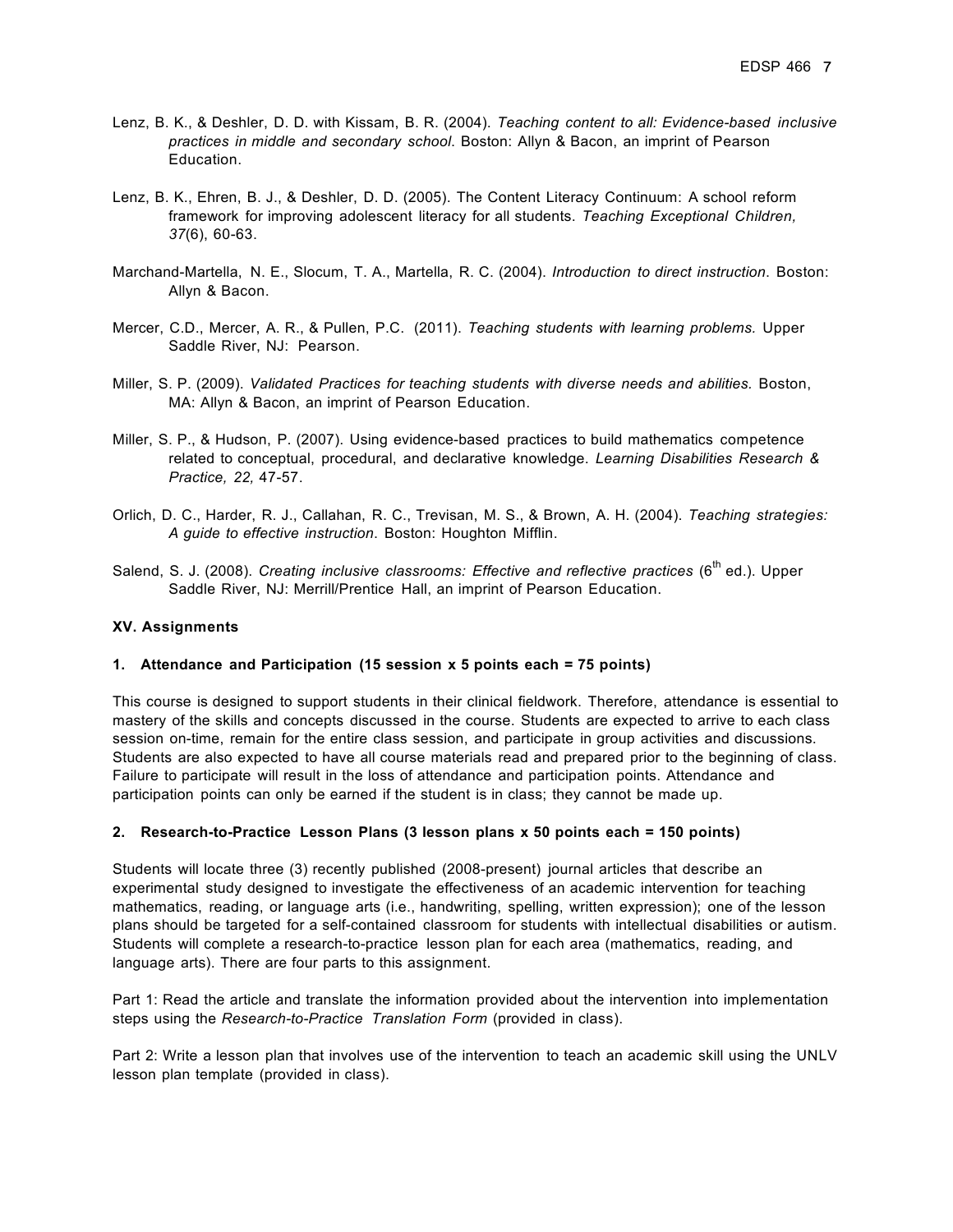Part 3: Implement the lesson with a student or group of students.

Part 4: Write a 1-page reflection paper related to the implemented lesson using the *Lesson Reflection Form* (provided in class).

You are expected to turn in: (a) a copy of the journal article, (b) completed translation form, (c) lesson plan, and (d) reflection paper for each intervention.

#### **3. Introduction to the Scientific Method (100 points)**

In groups, students will acquire a scientific experiment kit (either through the library or via purchase). Using the materials from the kits, students will develop a differentiated lesson plan (using the UNLV lesson plan template and based on a grade-level content standard) that teaches students about the scientific method. Each lesson plan should incorporate strategies to support low-, middle-, and high-level learners. Additionally, each group will create differentiated assessments that will measure low-, middle, and high-level mastery of the scientific method. These assessments should capture all levels of learning and be designed to show student growth.

In order to earn full points, students must submit:

 A scripted lesson plan using the UNLV lesson plan template, A differentiated plan for low-, middle-, and high-level learners, Sample materials that will be used during lesson instruction, and Three assessments (low, middle, and high) that connect to the lesson.

#### **4. Novel Analysis (100 points)**

Students will choose a novel (from the list below) and will complete a novel analysis. This novel analysis will require students to complete three activities: (a) read the novel, (b) read an adapted version of the novel, and (c) watch a film or theatrical version of the novel. Students will complete the novel analysis comparison chart (provided in class) that will assist them in identifying strategies and ideas that can be addressed using adapted versions of a novel, as well as concepts that may not be covered appropriately using the adapted text. Students will then write a 3-5 page paper that addresses the following points:

 Main concepts in English that are addressed within the novel, Areas of difficulty that a struggling learner might have with the novel, Ways that an adapted version of the text or film might support student understanding, Ways that an adapted version of the text or film would hinder student understanding, and Ideas for differentiating instruction using the novel, adapted text, and film version (at least three).

All papers should be written in APA format, typed, double-spaced, and 12-point font. Students will submit their final analysis paper as well as the novel analysis comparison chart. At the end of the semester, students will present their findings from the novel analysis to their classmates.

#### Novel List

*Anne Frank: The Diary of a Young Girl* by Anne Frank *Adventures of Huckleberry Finn* by Mark Twain *Great Expectations* by Charles Dickens *Grapes of Wrath* by John Steinbeck *A Raisin in the Sun* by Lorraine Hansberry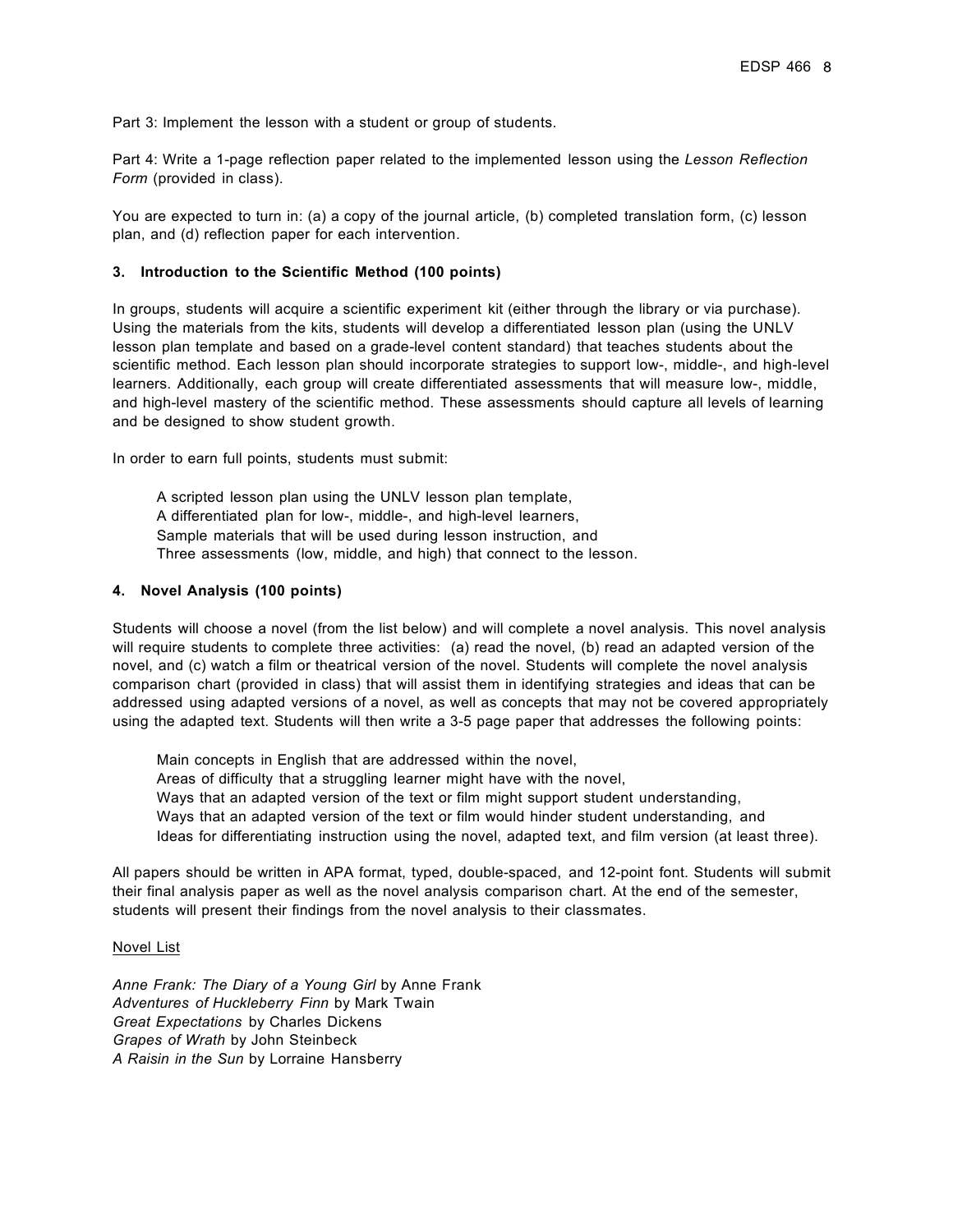#### **5. Council for Exceptional Children Membership (75 points)**

Students will join the Council for Exceptional Children, the international organization that addresses the needs of students with disabilities through research, education, and service, by the end of the semester (www.cec.sped.org) as a student member. With membership in the Council for Exceptional Children, students will receive a one-year subscription to a research journal (*Exceptional Children*) and a researchto-practice journal (*Teaching Exceptional Children*). In order to earn points, students will bring a copy of their membership card to the instructor by the end of the semester.

#### **XVI. Performance Assessments**

The performance assessment for this course is the Student Change Project in reading or mathematics to be written up in provided format. The Student Change Project is the critical course learning assignment. A grade of B or better is required.

#### **XVII. SPECIAL NOTES**

**Academic Misconduct**—Academic integrity is a legitimate concern for every member of the campus community; all share in upholding the fundamental values of honesty, trust, respect, fairness, responsibility and professionalism. By choosing to join the UNLV community, students accept the expectations of the Student Academic Misconduct Policy and are encouraged when faced with choices to always take the ethical path. Students enrolling in UNLV assume the obligation to conduct themselves in a manner compatible with UNLV's function as an educational institution. An example of academic misconduct is plagiarism. Plagiarism is using the words or ideas of another, from the Internet or any source, without proper citation of the sources. See the *Student Academic Misconduct Policy* (approved December 9, 2005) located at: https://www.unlv.edu/studentconduct/student-conduct.

**Copyright**—The University requires all members of the University Community to familiarize themselves **with** and to follow copyright and fair use requirements. **You are individually and solely responsible for violations of copyright and fair use laws. The university will neither protect nor defend you nor assume any responsibility for employee or student violations of fair use laws.** Violations of copyright laws could subject you to federal and state civil penalties and criminal liability, as well as disciplinary action under University policies. Additional information can be found at: http://www.unlv.edu/provost/copyright.

**Disability Resource Center (DRC)**—The UNLV Disability Resource Center (SSC-A 143, http://drc.unlv.edu/, 702-895-0866) provides resources for students with disabilities. If you feel that you have a disability, please make an appointment with a Disabilities Specialist at the DRC to discuss what options may be available to you. If you are registered with the UNLV Disability Resource Center, bring your Academic Accommodation Plan from the DRC to the instructor during office hours so that you may work together to develop strategies for implementing the accommodations to meet both your needs and the requirements of the course. Any information you provide is private and will be treated as such. To maintain the confidentiality of your request, please do not approach the instructor in front of others to discuss your accommodation needs.

**Religious Holidays Policy**—Any student missing class quizzes, examinations, or any other class or lab work because of observance of religious holidays shall be given an opportunity during that semester to make up missed work. The make-up will apply to the religious holiday absence only. It shall be the responsibility of the student to notify the instructor **within the first 14 calendar days of the course for fall and spring courses (excepting modular courses), or within the first 7 calendar days of the course for summer and modular courses,** of his or her intention to participate in religious holidays which do not fall on state holidays or periods of class recess. For additional information, please visit: http://catalog.unlv.edu/content.php?catoid=6&navoid=531.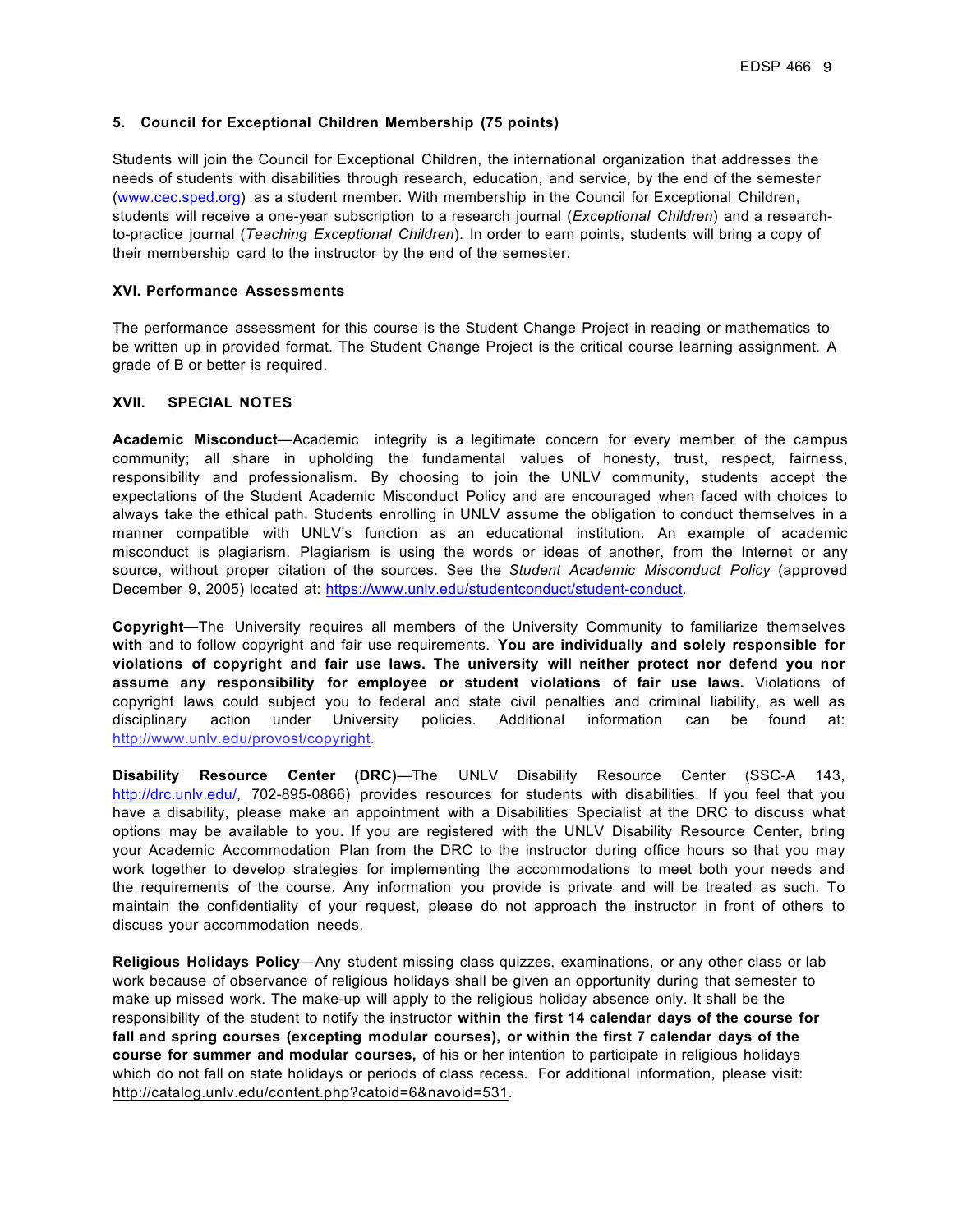**Transparency in Learning and Teaching**—The University encourages application of the transparency method of constructing assignments for student success. Please see these two links for further information:

#### https://www.unlv.edu/provost/teachingandlearning

#### https://www.unlv.edu/provost/transparency

**Incomplete Grades**—The grade of I—Incomplete—can be granted when a student has satisfactorily completed three-fourths of course work for that semester/session but for reason(s) beyond the student's control, and acceptable to the instructor, cannot complete the last part of the course, and the instructor believes that the student can finish the course without repeating it. The incomplete work must be made up before the end of the following regular semester for undergraduate courses. Graduate students receiving "I" grades in 500-, 600-, or 700-level courses have up to one calendar year to complete the work, at the discretion of the instructor. If course requirements are not completed within the time indicated, a grade of F will be recorded and the GPA will be adjusted accordingly. Students who are fulfilling an Incomplete do not register for the course but make individual arrangements with the instructor who assigned the I grade.

**Tutoring and Coaching**—The Academic Success Center (ASC) provides tutoring, academic success coaching and other academic assistance for all UNLV undergraduate students. For information regarding tutoring subjects, tutoring times, and other ASC programs and services, visit http://www.unlv.edu/asc or call 702-895-3177. The ASC building is located across from the Student Services Complex (SSC). Academic success coaching is located on the second floor of the SSC (ASC Coaching Spot). Drop-in tutoring is located on the second floor of the Lied Library and College of Engineering TEB second floor.

**UNLV Writing Center**—One-on-one or small group assistance with writing is available free of charge to UNLV students at the Writing Center, located in CDC-3-301. Although walk-in consultations are sometimes available, students with appointments will receive priority assistance. Appointments may be made in person or by calling 702-895-3908. The student's Rebel ID Card, a copy of the assignment (if possible), and two copies of any writing to be reviewed are requested for the consultation. More information can be found at: http://writingcenter.unlv.edu/.

**Rebelmail**—By policy, faculty and staff should e-mail students' Rebelmail accounts only. Rebelmail is UNLV's official e-mail system for students. It is one of the primary ways students receive official university communication such as information about deadlines, major campus events, and announcements. All UNLV students receive a Rebelmail account after they have been admitted to the university. Students' email prefixes are listed on class rosters. The suffix is always @unlv.nevada.edu. **Emailing within WebCampus is acceptable.**

**Final Examinations**—The University requires that final exams given at the end of a course occur at the time and on the day specified in the final exam schedule. See the schedule at: http://www.unlv.edu/registrar/calendars.

Library **-** Students may consult with a librarian on research needs. For this class, the subject librarian is https://www.library.unlv.edu/contact/librarians\_by\_subject). UNLV Libraries provides resources to support students' access to information. Discovery, access, and use of information are vital skills for academic work and for successful post-college life. Access library resources and ask questions at https://www.library.unlv.edu/.

#### **XVII. GRADING POLICY**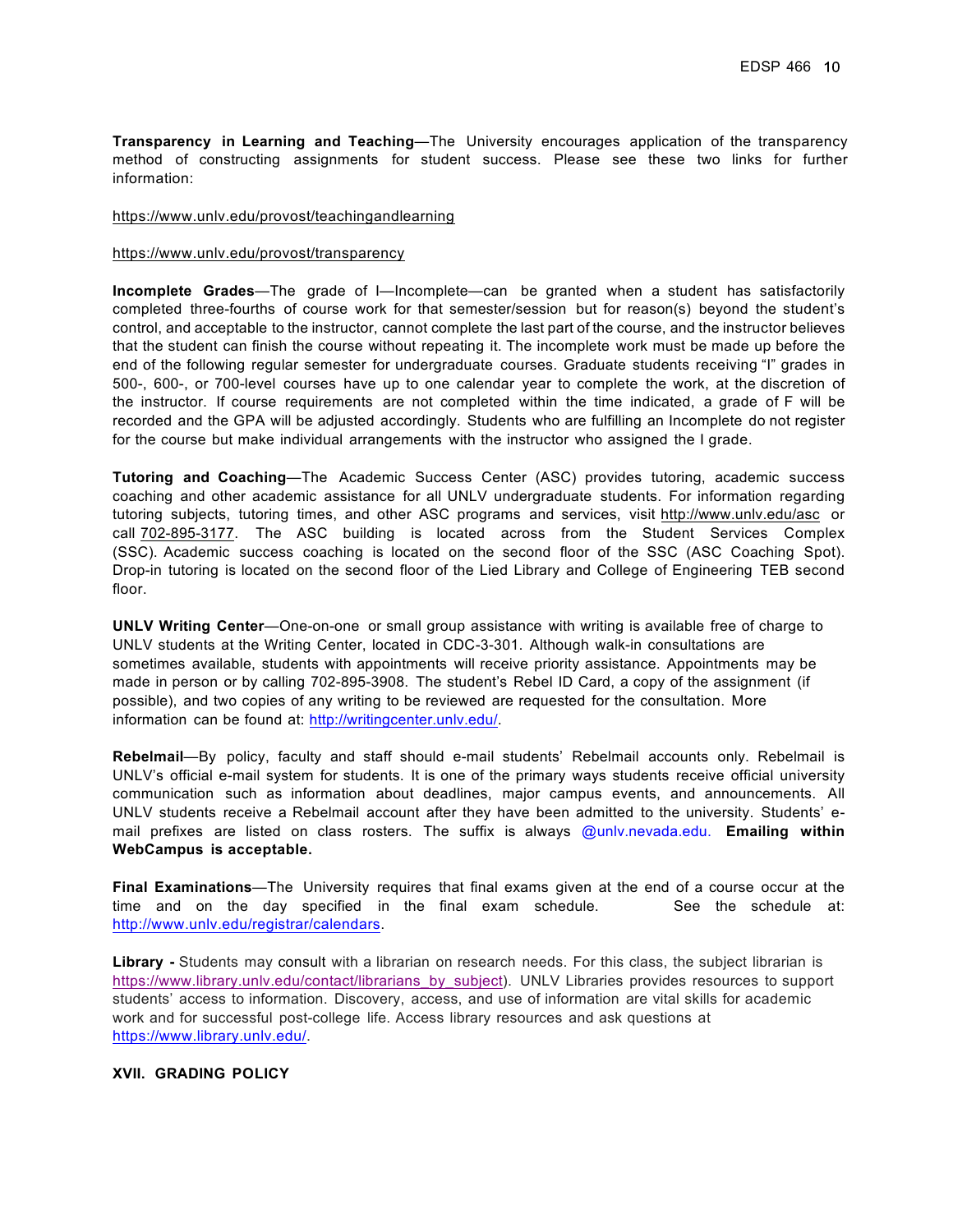All assignments are due at the beginning of class on the assigned date. No late work will be accepted. All exams are to be taken on assigned date unless arranged with professor before assigned date. The following scale will be used to determine the course grade:

| <b>Assignments</b>                          | <b>Points</b>                     |
|---------------------------------------------|-----------------------------------|
| Attendance and Participation                | 75 points                         |
| Research to Practice Lesson Plans           | 50 points each (150 points total) |
| Introduction to the Scientific Method       | 100 points                        |
| <b>Novel Analysis</b>                       | 100 points                        |
| Council for Exceptional Children Membership | 75 points                         |
| <b>Total</b>                                | 500 points                        |

| <b>Grading Range</b> |                 |
|----------------------|-----------------|
| $A \quad 470 - 500$  | $C+ 390 - 399$  |
| $A - 450 - 469$      | $C = 370 - 389$ |
| $B + 440 - 449$      | $C-350-369$     |
| $B$ 420 - 439        | $D = 300 - 349$ |
| $B - 400 - 419$      | $F \leq 299$    |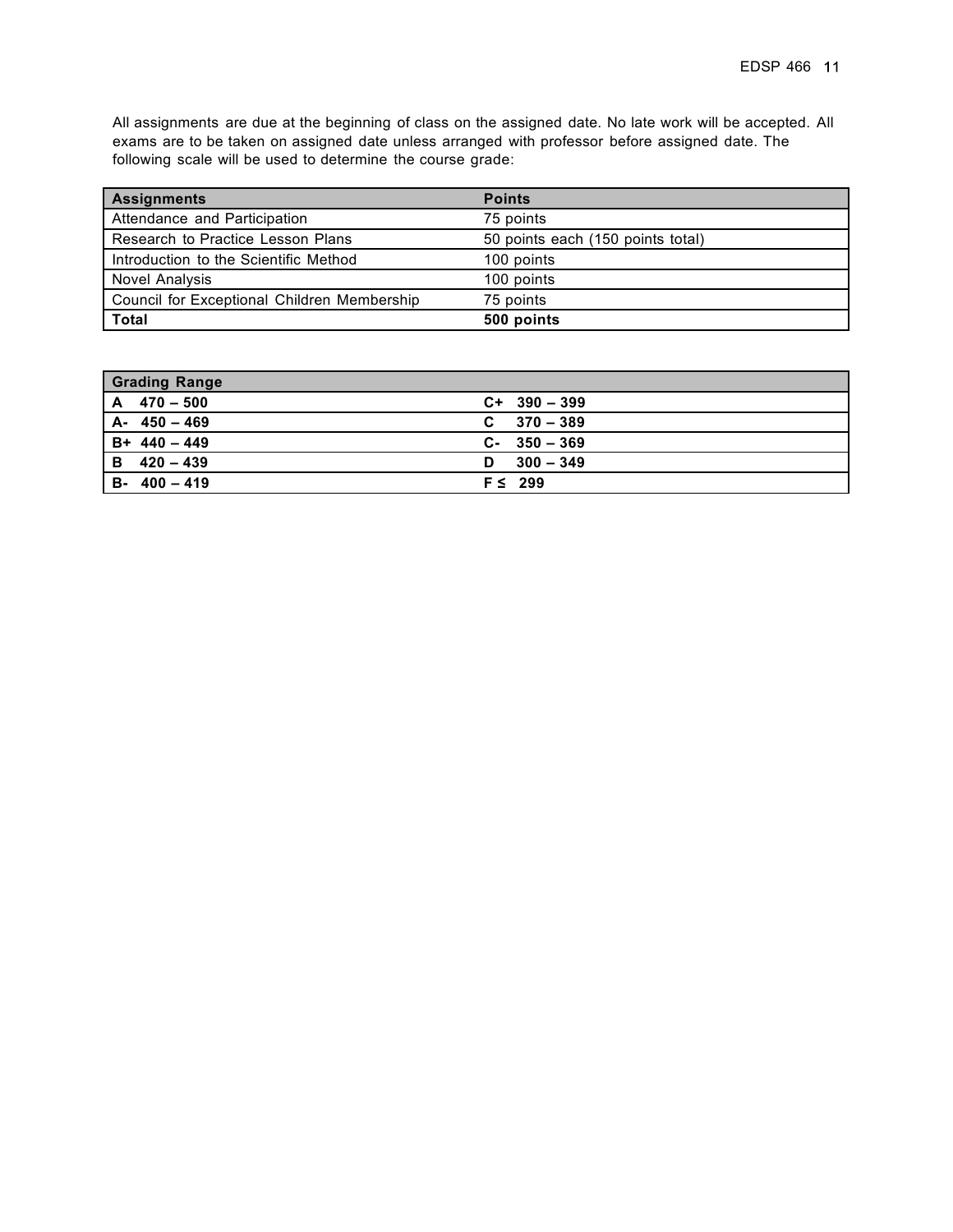## **XVIII. Class Schedule**

| <b>Week</b> | <b>Topic</b>                                                                                                                      | <b>Assignment/Readings</b>                                                  |
|-------------|-----------------------------------------------------------------------------------------------------------------------------------|-----------------------------------------------------------------------------|
| 9/1         | Course Introduction<br>Being a Critical Consumer of Materials and Information<br>Finding and Translating Research-Based Practices | What Works Clearinghouse and Doing<br><b>What Works</b>                     |
| 9/8         | Implementing Research-Based Practices                                                                                             | Odom et al. (2005)                                                          |
| 9/15        | Assessing the Effectiveness of Research-Based Practices                                                                           |                                                                             |
| 9/22        | Review of Common Core State Standards<br>Anchoring Instruction to Core Curriculum                                                 | <b>CCSS for ELA</b><br><b>CCSS</b> for Mathematics                          |
| 9/29        | Effective Strategies for Teaching English Language Arts:<br>Spelling and Handwriting                                              | Sayeski (2011)                                                              |
| 10/6        | Effective Strategies for Teaching ELA Core Content                                                                                | Baker, Gersten, & Graham (2003)<br>Vaughn & Edmonds (2006)                  |
| 10/13       | Effective Strategies for Teaching Science: Scientific Method<br>& Core Content                                                    | Mastropieri et al. (2005)<br>RTP Lesson 1 Due                               |
| 10/20       | Online (Complete Secondary Content Area Reading Module<br>1)                                                                      |                                                                             |
| 10/27       | Effective Strategies for Teaching Social Studies and History:<br>Reading and Writing                                              | Cawley, Foley, & Miler (2003)                                               |
| 11/3        | Differentiating Instruction for Students with Moderate to<br><b>Severe Disabilities</b>                                           | RTP Lesson 2 Due                                                            |
| 11/10       | Teaching Effective Student Behaviors: Time Management                                                                             | Scientific Method Assignment Due                                            |
| 11/17       | Teaching Effective Student Behaviors: Note-Taking and<br>Listening Skills & Personal Responsibility                               | Palmer et al. (2004)                                                        |
| 11/24       | No Class (Thanksgiving)                                                                                                           |                                                                             |
| 12/1        | <b>Personal Responsibility</b><br>Integrating Technology                                                                          | RTP Lesson 3 Due<br>Salend et al. (2004)<br>Skylar, Higgins, & Boone (2007) |
| 12/8        | <b>Literary Analysis Presentations</b>                                                                                            | Literary Analysis Papers Due                                                |
| 12/15       | Final                                                                                                                             |                                                                             |